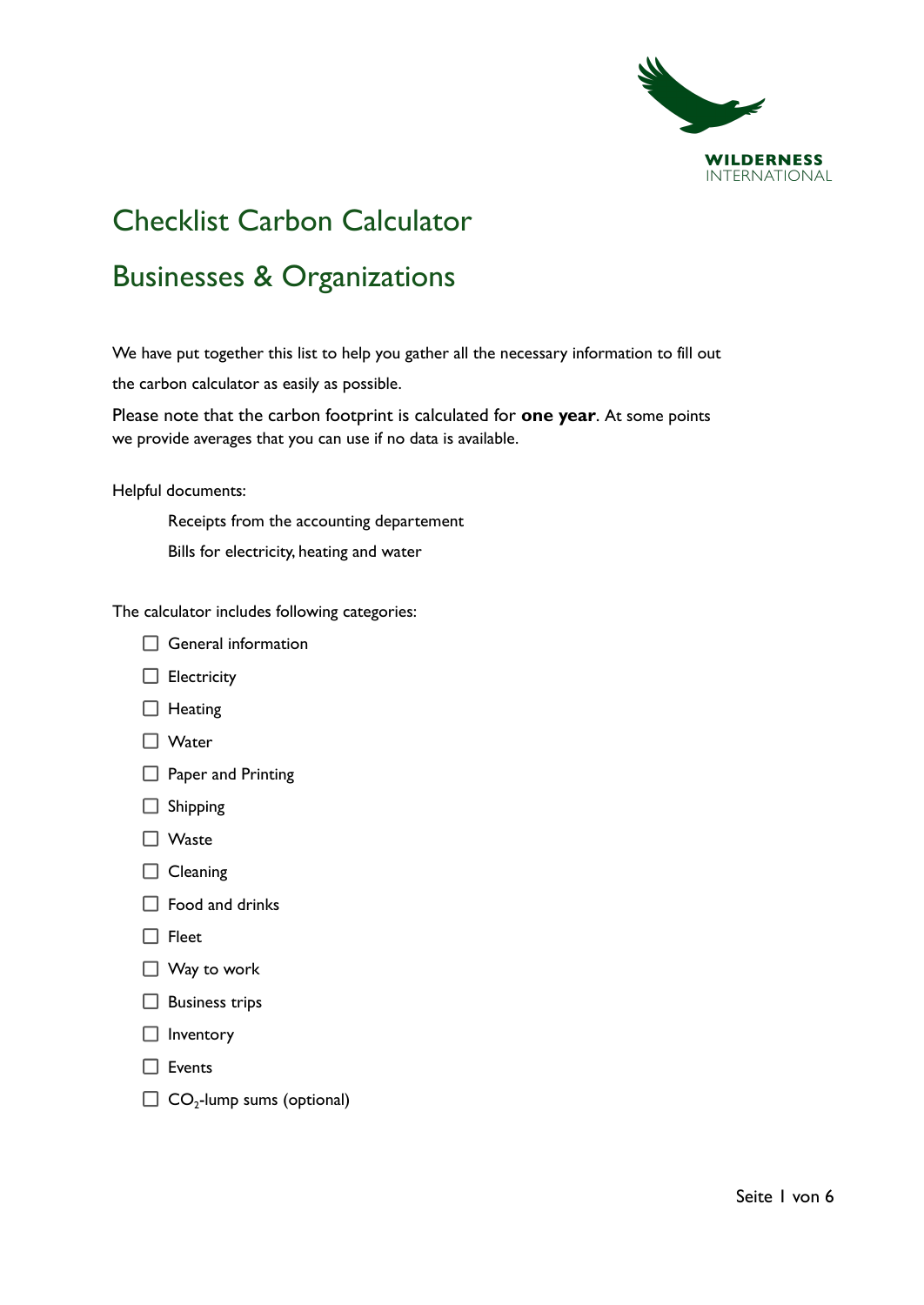

| <b>General Information</b>                                                                    |                                              |  |  |  |
|-----------------------------------------------------------------------------------------------|----------------------------------------------|--|--|--|
| <b>Number of Team Members</b>                                                                 |                                              |  |  |  |
| (including part time positions $[2$ part time employees = 1 full time] and temporary workers) |                                              |  |  |  |
| Number of Workdays                                                                            |                                              |  |  |  |
| Office Area Size                                                                              | the control of the control of the control of |  |  |  |
| Ø Number of Days Worked from Home per Person                                                  |                                              |  |  |  |
| <b>Electricity</b>                                                                            |                                              |  |  |  |
| End of year electricity bill                                                                  |                                              |  |  |  |
| yearly electricity consumption:                                                               | kWh                                          |  |  |  |
| energy source:                                                                                |                                              |  |  |  |
| <b>MIXED SOURCES</b>                                                                          | ECO-POWER                                    |  |  |  |
| HYDRO-POWER                                                                                   | SOLARSTROM                                   |  |  |  |
| WIND POWER                                                                                    | <b>UNKNOWN</b>                               |  |  |  |
| If you generate own electricity                                                               |                                              |  |  |  |
|                                                                                               | kWh                                          |  |  |  |
|                                                                                               | kWh                                          |  |  |  |
| <b>Heating</b>                                                                                |                                              |  |  |  |
| End of year heating bill                                                                      |                                              |  |  |  |
| yearly heating energy consumption:                                                            | kWh                                          |  |  |  |
| heating energy source:                                                                        |                                              |  |  |  |
| NATURAL GAS                                                                                   | <b>DISTRICT HEATING</b>                      |  |  |  |
| <b>FUEL</b>                                                                                   | <b>ELECTRICITY</b>                           |  |  |  |
| RENEWABLE ENERGIES<br>wood pellets, geothermal heating,                                       | <b>UNKNOWN</b>                               |  |  |  |
| If you (additionally) generate your own heat with solar thermal energy                        |                                              |  |  |  |

total amount of heating energy produced: \_\_\_\_\_\_\_\_\_\_\_\_\_\_\_\_\_\_\_\_\_\_\_\_kWh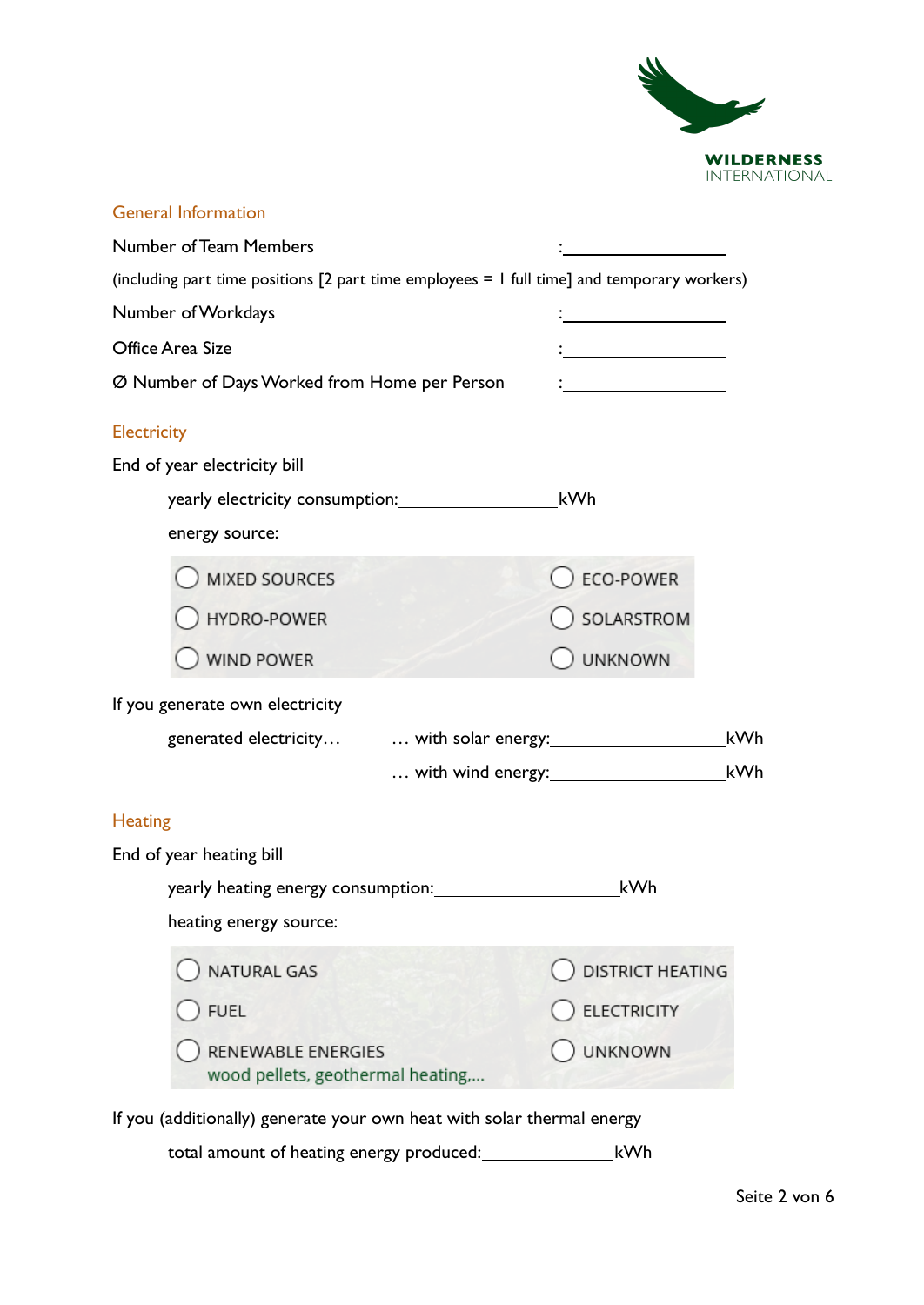

#### **Water**

|                 | End of year water bill         |                                                                       |                  |                                                                                                                 |
|-----------------|--------------------------------|-----------------------------------------------------------------------|------------------|-----------------------------------------------------------------------------------------------------------------|
|                 |                                |                                                                       |                  |                                                                                                                 |
|                 | <b>Paper and Printing</b>      |                                                                       |                  |                                                                                                                 |
|                 | Amount of copy paper purchased |                                                                       |                  |                                                                                                                 |
|                 |                                | and percentage recycled paper = : ____________%                       |                  |                                                                                                                 |
|                 |                                | Note: One package of DIN A4 paper (500 sheets) weighs about 2.5 kg    |                  |                                                                                                                 |
|                 |                                | Amount of hygienic paper purchased                                    | $\frac{1}{2}$ kg |                                                                                                                 |
|                 |                                | and percentage recycled paper : _____________%                        |                  |                                                                                                                 |
|                 |                                |                                                                       |                  | Note: One package of paper towels (160 sheets) weighs about 0.64 kg, one package of toilet paper weighs about 1 |
| kg              |                                |                                                                       |                  |                                                                                                                 |
|                 |                                |                                                                       |                  |                                                                                                                 |
|                 | Printed copies last year       |                                                                       |                  |                                                                                                                 |
|                 | flyers                         |                                                                       |                  |                                                                                                                 |
|                 | brochures                      | $\frac{1}{2}$                                                         |                  |                                                                                                                 |
|                 | catalogues                     | $\frac{1}{2}$ . The contract of $\frac{1}{2}$                         |                  |                                                                                                                 |
| <b>Shipping</b> |                                |                                                                       |                  |                                                                                                                 |
|                 |                                | Number of letters you have sent and received per month :_____________ |                  |                                                                                                                 |
|                 |                                |                                                                       |                  | Number of packages you have sent and received per month:                                                        |
|                 |                                |                                                                       |                  | Number of emails you have sent and received per month :_____________                                            |
| <b>Waste</b>    |                                |                                                                       |                  |                                                                                                                 |
|                 | Waste generated monthly        |                                                                       |                  |                                                                                                                 |
|                 | packaging/plastic              |                                                                       |                  |                                                                                                                 |
|                 |                                |                                                                       |                  |                                                                                                                 |
|                 | paper                          |                                                                       |                  |                                                                                                                 |
|                 | organic                        |                                                                       |                  |                                                                                                                 |
|                 | garbage/household waste        |                                                                       |                  |                                                                                                                 |
|                 |                                |                                                                       |                  |                                                                                                                 |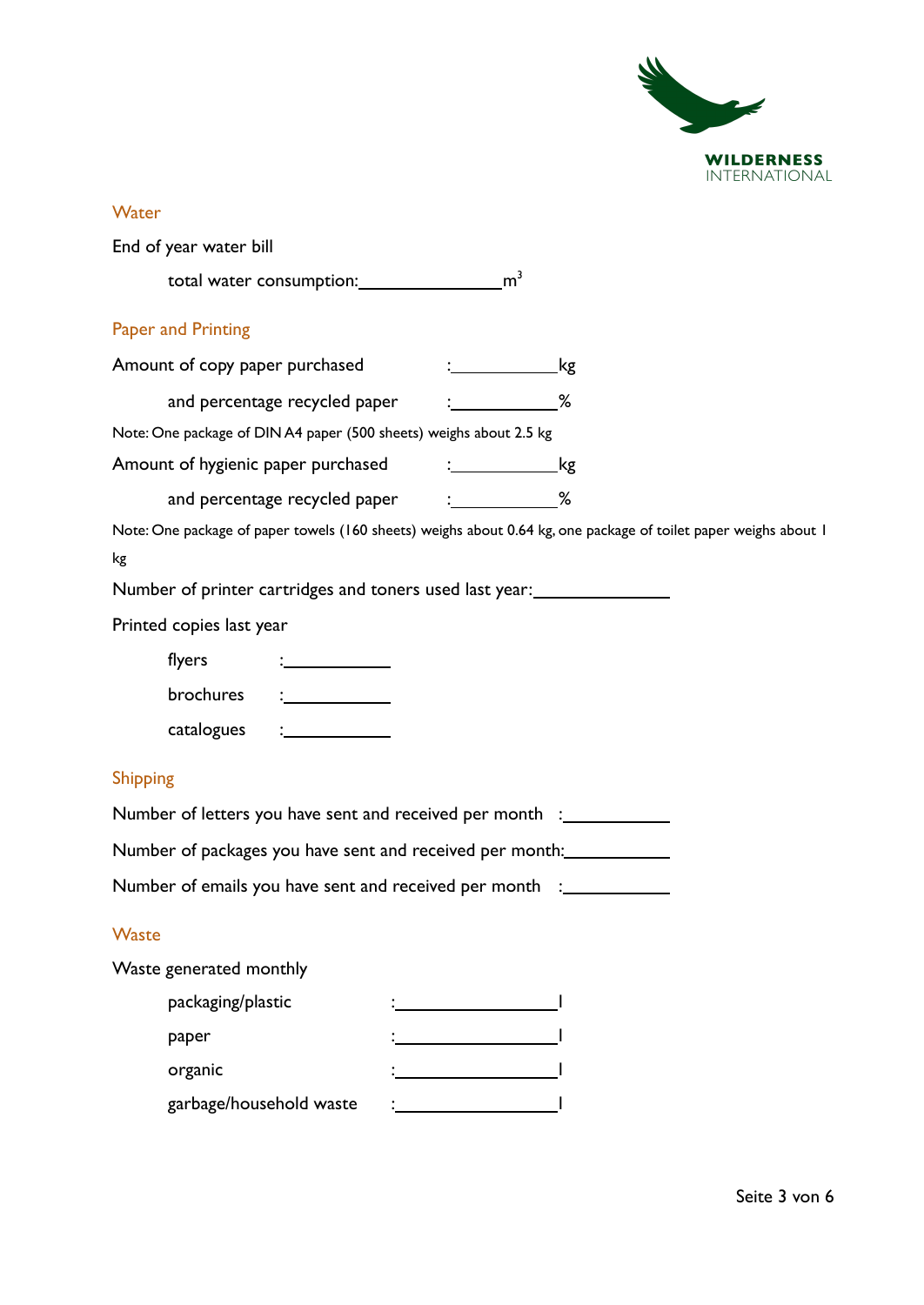

#### **Cleaning**

| Frequency of cleanings per month          |    |
|-------------------------------------------|----|
| Distance that cleaners travel your office | km |

#### Food & Drinks

We assume one lunch meal per team member, but you have the option to provide more exact information

eventually number of people that have lunch at work:

eventually the percentage of…

| non-vegetarian meals                  |  | ℅ |
|---------------------------------------|--|---|
| vegetarian meals                      |  | ℅ |
| vegan meals                           |  | ℅ |
| Hot beverages per person per day      |  |   |
| Cold beverages per person per day :   |  |   |
| (Note: please do not count tap water) |  |   |

#### Fleet

Number and average distance travelled with each type of vehicle

| gasoline vehicle | km;<br>о се од 1910 година, последни политички политички политички политички и се од 1910 година, кои се од 1910 годи<br>В 1910 година и се од 1910 година и се од 1910 година, кои се од 1910 година, кои се од 1910 година, кои се од |
|------------------|-----------------------------------------------------------------------------------------------------------------------------------------------------------------------------------------------------------------------------------------|
|                  | km;                                                                                                                                                                                                                                     |
| electric vehicle | km;                                                                                                                                                                                                                                     |
| hybrid vehicle   | km;<br>$\ddotsc$ , and the contract of $\ddotsc$ , and the contract of $\ddotsc$                                                                                                                                                        |
| gas vehicle      | km;                                                                                                                                                                                                                                     |
| hydrogen vehicle | km<br><u> 1989 - Johann John Stein, mars an deutscher Stein und der Stein und der Stein und der Stein und der Stein un</u>                                                                                                              |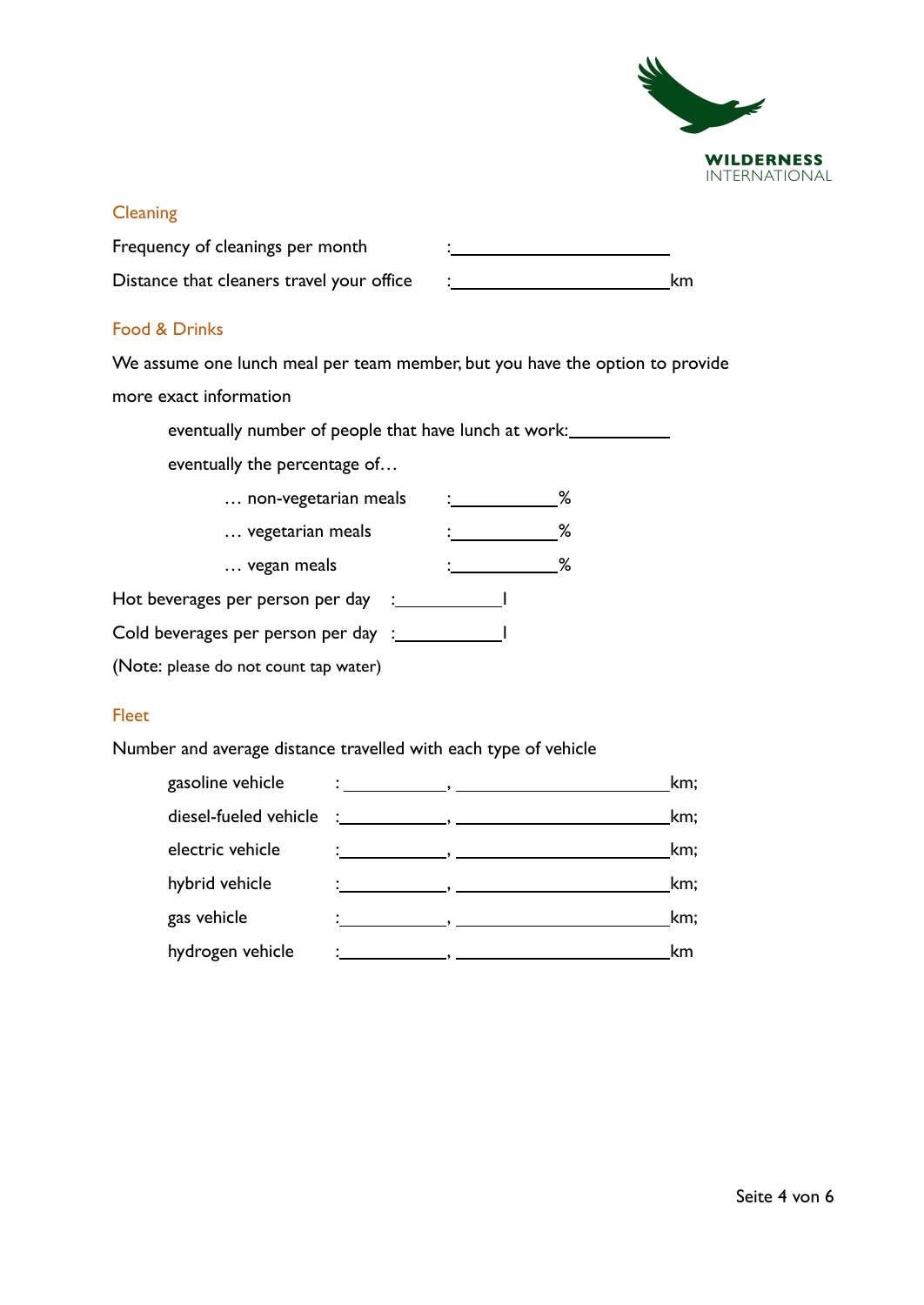

## Way to Work

|                           |                                                                                                              | Number of team members that travel to work by       |                                                                                                             |                                        |  |
|---------------------------|--------------------------------------------------------------------------------------------------------------|-----------------------------------------------------|-------------------------------------------------------------------------------------------------------------|----------------------------------------|--|
|                           | private car :___________________; private electric car :________________;                                    |                                                     |                                                                                                             |                                        |  |
| bicycle <b>compared</b>   | : ____________________; on public transport: ___________________________________                             |                                                     |                                                                                                             |                                        |  |
|                           | Average distance traveled to work by                                                                         |                                                     |                                                                                                             |                                        |  |
|                           | private car :__________________________________km; private electric car :________________________________km; |                                                     |                                                                                                             |                                        |  |
| bicycle                   |                                                                                                              |                                                     |                                                                                                             |                                        |  |
| <b>Business Trips</b>     |                                                                                                              |                                                     |                                                                                                             |                                        |  |
|                           |                                                                                                              | Distance traveled with each mode of transportation: |                                                                                                             |                                        |  |
|                           |                                                                                                              |                                                     | train:____________________km; private car:____________________km; public transport:______________________km |                                        |  |
| Flights:                  |                                                                                                              |                                                     |                                                                                                             |                                        |  |
|                           |                                                                                                              |                                                     | Total number of flights: ____________________;Total of all flight times: ______________                     |                                        |  |
| Main flight class booked: |                                                                                                              |                                                     |                                                                                                             |                                        |  |
| Economy $\Box$            |                                                                                                              | Premium Economy □                                   |                                                                                                             | Business $\Box$                        |  |
|                           |                                                                                                              |                                                     |                                                                                                             |                                        |  |
|                           |                                                                                                              |                                                     | Note: Every meeting outside of your regular working environment counts as a business trip.                  |                                        |  |
| Inventory                 |                                                                                                              |                                                     |                                                                                                             |                                        |  |
|                           |                                                                                                              | Number of the following items in your office        |                                                                                                             |                                        |  |
|                           |                                                                                                              |                                                     |                                                                                                             |                                        |  |
|                           |                                                                                                              |                                                     | (includes a desk, a chair, a computer, a screen, a mouse, a keyboard and a telephone)                       |                                        |  |
|                           | Meeting rooms                                                                                                |                                                     |                                                                                                             | Kitchen: 1988                          |  |
|                           | Printers/Copiers                                                                                             |                                                     |                                                                                                             | $L$ aptops: $\_\_\_\_\_\_\_\_\_\_\_\_$ |  |
|                           | Smartphones                                                                                                  |                                                     |                                                                                                             | Tablets :_____________                 |  |
|                           | <b>Servers</b><br><u> 1990 - Jan Barbara III, politik politik (</u>                                          |                                                     |                                                                                                             |                                        |  |